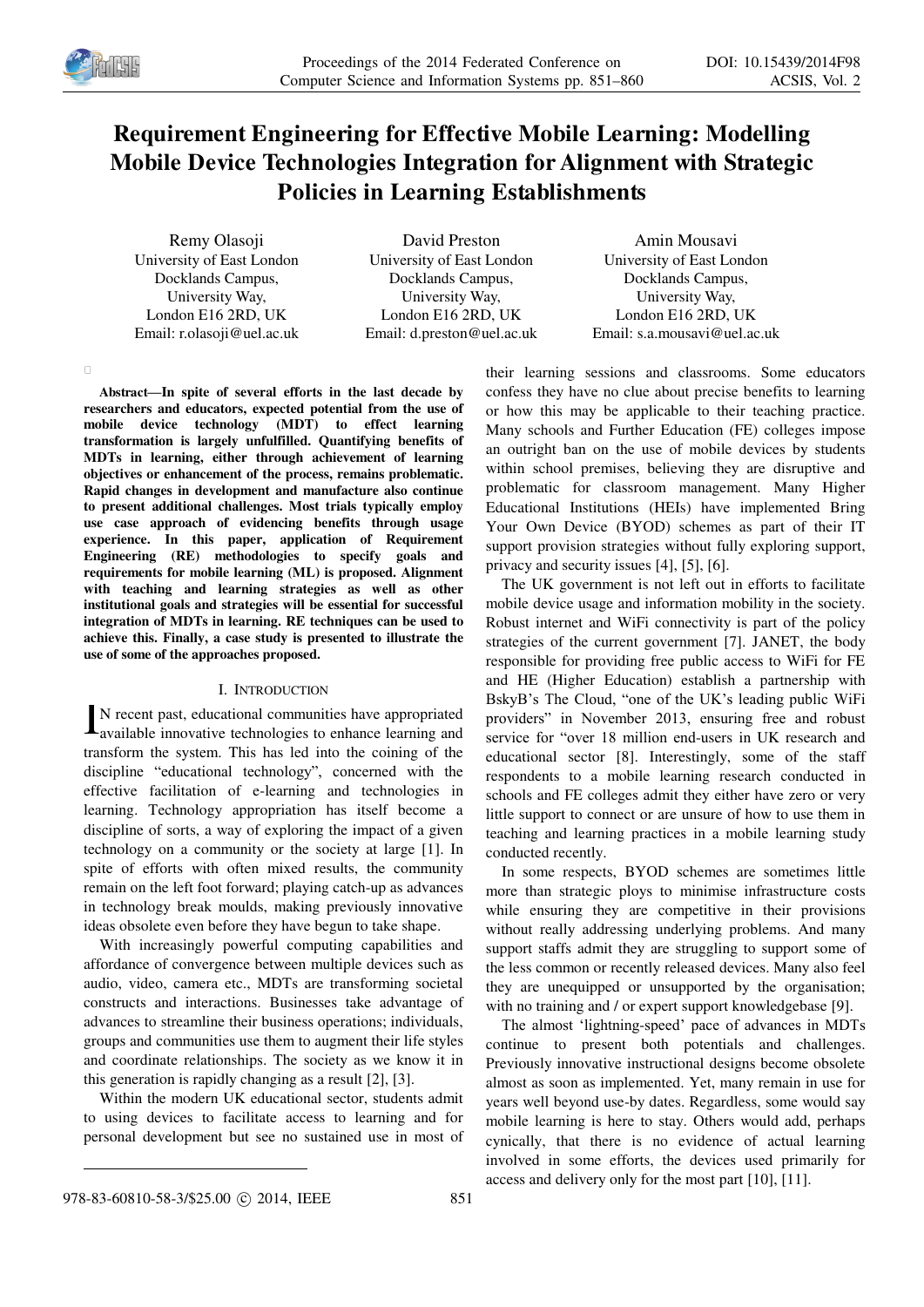In this paper, it is proposed that application of domain neutral Requirement Engineering (RE) techniques may provide more insights into these problems, and perhaps help align business goals and requirements. Preliminary work relating to the use of RE techniques to explore current issues in mobile learning (ML) and the relationship between MDTs and education is first presented, followed by a case study illustrating some of the approaches proposed.

#### II.ENGINEERING THE CURRENT REALITY

Reference [12, pp. 7] defines Requirement Engineering (RE) as "a set of activities concerned with identifying and communicating the purpose of a software-intensive system". Software-intensive systems are described as systems comprising of some form of hardware or networked components, and involving human interactions and activities. Reference [12, pp. 3] added that RE "provides a framework for understanding the purpose of a system and the contexts in which it will be used", bridging "the gap between an initial vague recognition that there is some problem ... to building a system to address the problem".

Another definition for RE proposed in the year 2000 by [13] stated its suitability for specifying what the authors called "real-world goals" i.e. reflecting the tendency for change in the real world. More recently, [14, pp. 42] agrees, adding that "each RE process starts with an aim to change the current reality". The author stated all software systems are used within a context, adding that while system goals may be clearly defined, quite often variables within the context are not so clear. The latter may explain the rationale for a look to RE methodologies for ML systems. Although not strictly software-intensive applications but many interconnecting systems and technologies; the very nature of the system make it a likely domain for the application of RE.

Mobile devices have progressed from voice communication tools into computerised devices that not only enables easy collaborations between geographically dispersed individuals, but those also creating convergences between multiple media devices. Crucially, they are also providing means of connecting varieties of systems in ever increasingly complex contexts. For the sake of simplicity, these technologies will be referred to in this paper collectively as "mobile device technologies" or MDTs; encompassing mobile devices, convergence affordability, communication channels, remote, local and wireless network connectivity etc. Usage context is that relating to learning establishments, and HEIs in particular.

#### III. REQUIREMENTS ENGINEERING TECHNIQUES SELECTION

According to [15], there is no one prescriptive way of applying RE techniques to a system but the authors caution on ensuring techniques are applied early in the system lifecycle. With so many to choose from, techniques will largely depend on the system goal and contexts. A major weakness found in many is their complexity and lack of clarity, making them unusable by anyone but experts in RE or software engineering techniques [16].

Regardless, many authors agree the following core stages are essential in RE [15], [17], [18]:

- Inception and elicitation
- Identification, analysis and negotiation
- System modelling and goal specification
- System validation, risk and change management

Some of the activities involved in each of these stages will be discussed next.

#### A. Elicitation of needs

The bulk of the fact finding process in RE is usually in the inception and elicitation phase. However, elicitation is also a task that will continue throughout the life of the project and beyond system implementation. For example, whenever changes are made to a system, requirements for those changes have to be re-evaluated [18], [19]. Reference [18] cautioned that not all the information obtained would become requirements. Some needs may not be feasible to implement in the final product.

There are several stakeholders with potential input into the ML system including device manufacturers, educators, students, policy makers and those in the role of learning support and governance. While device manufactures may not be particularly interested in prioritising the needs of the educational community at the exclusion of others, they are likely to be concerned if their product(s) are unusable by members within the community. If the device is overly complicated then consumers, who may also be students and / or educators will not want them. Device manufactures may also be concerned about policies preventing freedom of usage in learning establishments.

Educators are often keen to appropriate technology that would make their practice more effective and achieve learning objectives. They are however unlikely to want to give up too much of their time for pedagogic and instructional design. In the same way, students may have devices but unable to use them effectively for learning. Seamless usage may also be problematic because the necessary connections and support are not adequate or robust enough, or there may be policies prohibiting use [20].

For learning providers, as may be true also for educators and students, running cost is still an issue. Costs may also include provision of ongoing technical support by the institution. Interoperability with other applications on the local network systems will be essential and ensuring the environment is rich enough to support such levels of interconnectivity may be beyond sustainable budgeting strategies. And while mobile devices include tablets / devices with wide screens, powerful media support features and educational affordances, there are many with less than satisfactory experience still. It is believed this will increasingly become less of an issue [10].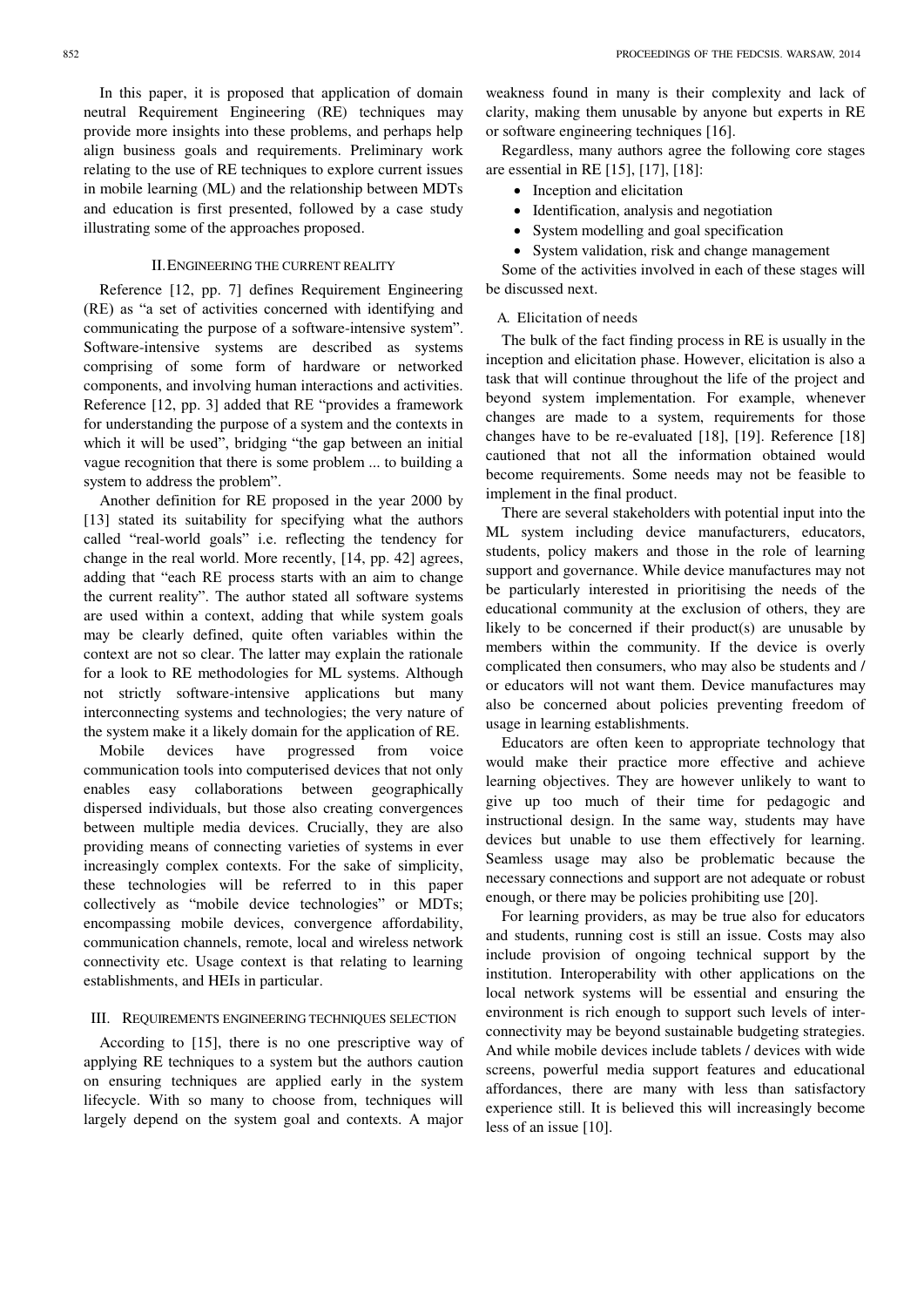Personal preference and cultural perceptions will also play a key role in intentions to use. For instance, in the past majority of consumers are uncomfortable conducting financial transactions on mobile devices. Today, the number is growing despite persisting security concerns [21]. Possibilities of cyber bullying and abuse are other issues among others. In a research conducted recently, a group of staff and students in an HEI stated of mobile devices: "can cause epilepsy – when it does not work", "too dangerous" and "very dis-humanising". These statements may illustrate extreme opinions held by some stakeholders still. Thus, these and other concerns must be elicited carefully. It is also important to identify sub-groups within each stakeholder groups with potentially differing opinions. For example, educators group may include tutors or pre-service tutors who may also be students themselves in HE. Reference [22] called this purposive sampling; describing the conscious inclusion (and exclusion, as well as the contextual grouping) of certain groups of participants.

 Techniques used in elicitation may typically be employed in other RE stages including those for eliciting and analysing goals for the system, which [18] suggest is sometimes overlooked but an important part of fact finding. Establishing goals may in fact aid requirement analysis and can be analysed using goal modelling. One of the more commonly known goal modelling techniques is referred to as KAOS (Keep All Objectives Satisfied) [18], [23] citing [24], [6]. KAOS specify the use of verbs as well as AND / OR operators to link goals to processes [25]. Goal modelling will be discussed and illustrated more in subsequent sections.

Other elicitation techniques include ethnographical research methods [15]. Ethnography is an exploration of the community concerned and the cultural contexts using quantitative methods such as surveys; and qualitative methods such as observations, interviews and focus group studies. In this manner, interests and the emotional appeal of components within the system or the product being developed can be measured [18]. Brainstorming and prototyping may also be employed during the elicitation stage.

#### B. Identification, analysis and negotiation

This is a logical stage following directly or conducted in parallel with the elicitation of requirements. Information obtained from stakeholders need to be analysed, categorised and ranked. What are the current and new requirements? Who are those involved and where are they located? What are priorities for the business or organisation, and what are the conflicts? Conflicting requirements or potential problems must be identified and resolution decided.

Stakeholder agreement on the goals and requirements could be difficult to obtain without negotiation. Alternative options and acceptable compromises must be presented to resolve complex dissensions and disagreements on requirements and / or goals. Identifying and phrasing the

most important goals for the system in terms all stakeholders can agree with and understand, may also be useful [17].

Establishing agreement on root problems can be problematic as in the ML system. Many of the stakeholders may be steeped in blame culture, making buy-in from stakeholders difficult. Even when buy-in is assured, having input from several groups of stakeholders may present a problem for the study. Reference [26] suggest the use of trade-offs adding that it is impossible to satisfy all the requirements by one specification quite often; usually typical of non-functional requirements. An example of trade-off analysis for the ML system can be seen in Table 1. The table shows strengths in opinions and level of importance by doubling or tripling certain symbols.

Reference [18] propose negotiations and brainstorming in several scheduled Quality Attribute Workshops (QAWs). In QAWs, the facilitator creates a Quality Attribute Scenario (QAS) for each of the concerns expressed by a stakeholder. Each stakeholder can express two or more of their most important concerns. The QAS is presented to the group and a handful is selected and debated. Finally, the facilitator supports the group to identify important requirements to be included in the system.

Another potential problem could arise from volatility in functionalities and the increasingly convergence nature of MDTs. Establishing meaning and interpretations of requirements may be difficult, or worse impossible if device features keep changing [18]. Some level of stability may need to be assumed or achieved. Other techniques employed may include prototyping, global analysis, focus group, requirement analysis and release planning [27], [28].

C. System modelling and goal specification

Modelling is an essential RE technique often used to analyse requirements as well as goals at various stages throughout the process lifecycle. Some of the more commonly used modelling techniques are listed below [18]:

- **Artefact modelling:** Used to define the work products and interdependencies and to specify maintenance requirements for processes.
- **Goal-oriented modelling:** Concerning the needs and vision of the business organisation and not necessarily the customers or users of the service(s) or system products.
- **Model-driven RE (MDRE):** Model-driven requirement engineering is typically used for large complex systems and can span the project lifecycle, from inception through to maintenance.

Other modelling techniques used in RE include **feature** and **process** modelling, typically used during the elicitation phase. In Sections IV and V, modelling techniques applicable to the ML system are illustrated in more details.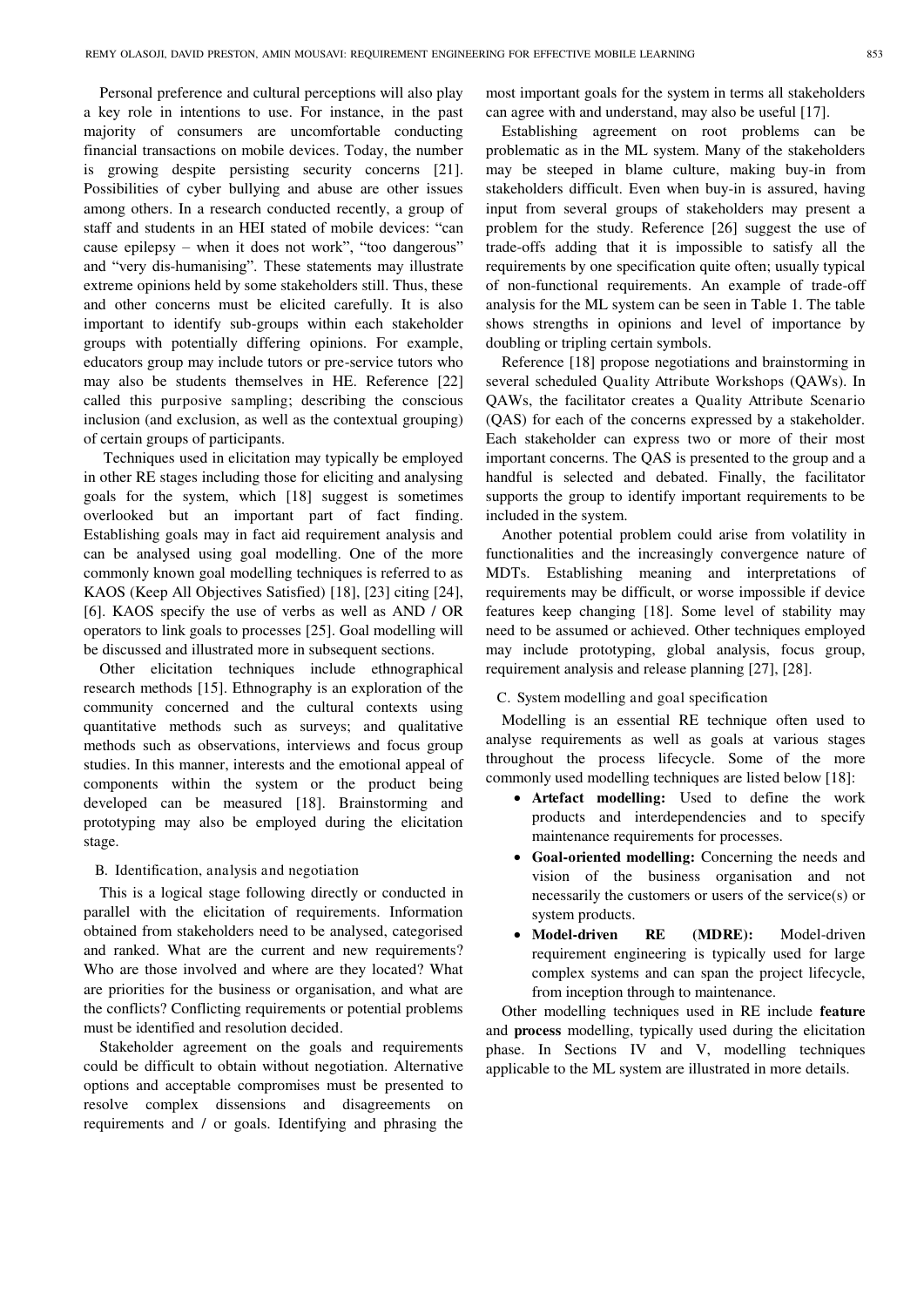During this stage system model(s) and specification are evaluated against requirements and agreed. Validation process can often be the most complicated part of RE, resulting in inability to reach a consensus agreement, especially where different stakeholders with conflicting opinions and goals are involved. Risks to the system are identified and measures established to minimise their effect on future optimum performance of the system and to manage changes.

Reference [13, pp. 6] warns, "If stakeholders do not agree with the choice of problem frame, it is unlikely that they will ever agree with any statement of the requirements". The authors suggest a resolution may be to promote an agreement "without necessarily making the goals explicit"; in other words, rephrasing goals and requirements using terms that may be more moderate than specific.

Several RE methods have been suggested for investigating ML and similar systems, and for aligning the goals of the system with learning / business strategies. In the next two sections, categorizing and modelling techniques are explored in more details. A case study using goal modelling to specify some goals for the system is next presented. Information used in the goal model will be extracted from corporate and operational strategies of a UK HEI, demonstrating how alignment may be more easily achieved.

#### IV. GOALS FOR MOBILE LEARNING (ML)

Information obtained during elicitation needs to be organised, ranked and / or categorised in order to identify them as either goals or requirements of the system. This can often be complicated by the many different classification techniques available in RE. Again, the technique chosen will depend on the objectives for the system and the type of information to be analysed.

Some authors suggest goal analysis and specification is one of the methods that should be used more carefully and prioritised [29], [25]. Both of these authors believe that while many appreciate its importance, it is often side-lined in literature and formal specifications for the system. Goals are well understood to be the objectives or targets to be satisfied by the system under development, and they may often be explicitly presented to system engineers by stakeholders at project inception. The assumption then, that a formal specification for achieving those goals is all that's required may account for the oversight. Reference [25] refer to this as the "top-down" approach [pp. 3].

For [18] and [25], the initial set of goals is just the beginning of goal development process; an important basis on which to continue further analysis and refinement. Reference [25] believes that will require asking the 'HOW' and 'WHY' questions [pp. 3]. Thus, goal elicitation continues alongside establishment and elicitation of needs. Conflicts and problems are identified and resolved. New features or changes in the system will require alterations or modifications. New goals may also arise from validation, risk and change management processes [25], [18].

Goal modelling is sometimes seen as a discipline of sorts and also referred to as Goal-Oriented Requirement Engineering (GORE). This section outlines some strategies used in GORE, which may be employed throughout a project lifecycle during RE stages explored in the previous sections.

#### A. Classification of goals & requirements

An explicit set of goals or strategies for ML and the integration of MDTs in learning are sometimes missing from teaching and learning strategies. Many institutions would often specify a goal for technology infrastructure provision and support, of which it is assumed technologies supporting ML may be a part. It is proposed in this paper that a specification is necessary to move the agenda forward. This may be explicit or inferred from other goals or strategies. Unfortunately, such considerations have so far been glaringly omitted in past and current ML implementations and literatures.

Goals and requirements for a system may sometimes be classified as **soft** or **hard**. Soft goals describe objectives that are more 'desirable', less precise and therefore subjective; while hard goals are usually specific. Consequently, hard

|                                                                                 | Functional requirements / stakeholders |                                  |                                  |                                  |                                                       |                         | Non-functional requirements (NFRs)* |                                             |         |
|---------------------------------------------------------------------------------|----------------------------------------|----------------------------------|----------------------------------|----------------------------------|-------------------------------------------------------|-------------------------|-------------------------------------|---------------------------------------------|---------|
| Goals                                                                           |                                        | Students Educators support       | Learning                         | [Governance]                     | Government /<br>global educational<br>policies / acts | Device<br>manufacturers |                                     | Learning<br>Pedagogic enhancement Usability |         |
| Provide MDT accessible platform interface                                       | $\checkmark\checkmark\checkmark$       | $\checkmark$                     |                                  | $\checkmark\checkmark\checkmark$ |                                                       |                         | $\ddot{}$                           |                                             | $^{++}$ |
| Provide assessments & diagnostics to support ML plans                           | $\checkmark\checkmark\checkmark$       | $\overline{\phantom{a}}$         | $\checkmark\checkmark\checkmark$ |                                  |                                                       |                         | $^{+}$                              |                                             |         |
| Provide MDT customisable interface features                                     |                                        |                                  |                                  |                                  |                                                       |                         |                                     |                                             | $+$     |
| Provide MDT lesson planning and management features                             | ۰.                                     | $\checkmark\checkmark\checkmark$ | $\overline{\phantom{0}}$         |                                  | $\checkmark$                                          |                         | $^{+}$                              | ÷                                           |         |
| Provide MDT navigation & search functionality in resources                      | $\checkmark\checkmark\checkmark$       |                                  | $\checkmark$                     |                                  |                                                       |                         |                                     |                                             | $^{+}$  |
| Provide MDT personalisation learning experience features                        | $\checkmark\checkmark$                 |                                  | $\overline{\phantom{a}}$         | $\checkmark$                     | $\checkmark$                                          |                         |                                     | $+$                                         | $^{+}$  |
| Integrate MDT resources and / or activities                                     | $\checkmark\checkmark$                 | $\checkmark\checkmark\checkmark$ | $\checkmark\checkmark\checkmark$ | $\checkmark\checkmark\checkmark$ |                                                       | $\checkmark$            |                                     |                                             | $+$     |
| Integrate MDT resource metadata harvesting features                             | $\checkmark$                           | $\checkmark$                     | $\checkmark\checkmark\checkmark$ | $\checkmark\checkmark$           |                                                       |                         |                                     |                                             | $^{++}$ |
| Prevent integration with social networking sites                                | $- -$                                  | $\checkmark\checkmark\checkmark$ | $\overline{\phantom{a}}$         |                                  |                                                       |                         |                                     |                                             |         |
| * Other you functional venuings out was include convict: mailability, etc. [14] |                                        |                                  |                                  |                                  |                                                       |                         |                                     |                                             |         |

TABLE I. A SUB-SET OF TRADE-OFF ANALYSIS TABLE FOR A MOBILE LEARNING SYSTEM

\* Other non-functional requirements may include security, availability, etc. [14]<br>Strengths or level of importance is signified by doubling or tripling of some symbols

Ticks (v): Prioritisation for stakeholder group Dash (-): Neutral stand

Double dash ( -- ): Disapproval, conflict or cor Plus (+): Relationship between goals and NFRs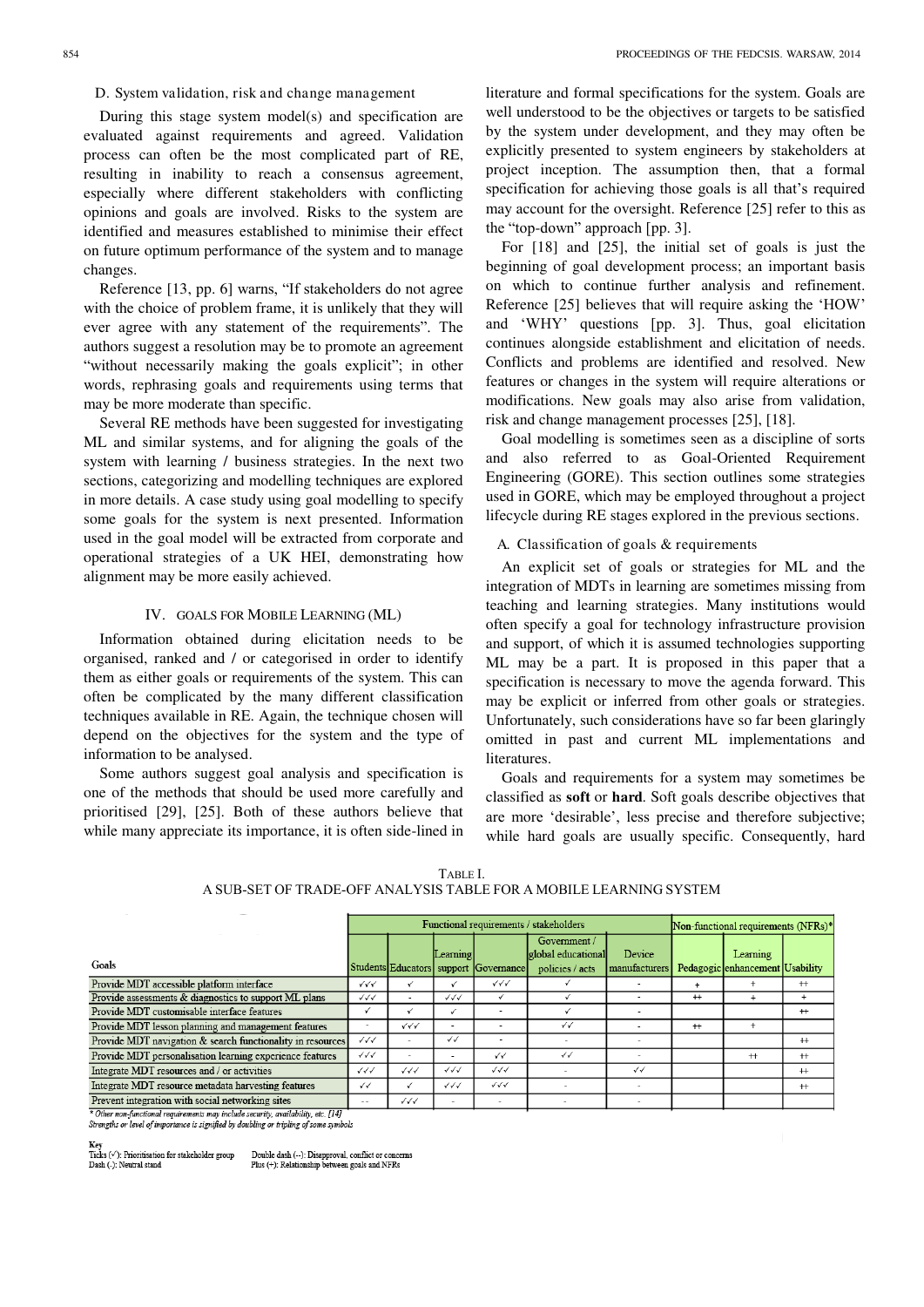goals are sometimes also referred to as functional specifications for the system. For example, specifying requirements for obtaining an educational qualification, 'passing the assessment examination' may be a "hard" goal / requirement but 'passing the assessment examination with distinctions' is not. 'Passing' is required but 'passing with distinction' can only be classified as a 'soft" goal [30], [31]. Therefore, at the top-level, most goals and requirements can be categorised into functional or non-functional. Functional requirements represent functions or actions that the system or part of the system must perform while non-functional requirements are those that measure how well those functions have been performed. While this categorisation is well suited to systems resulting in an end-product, it can be possible to miss other variances within some systems if they are not classified further and the ML system may be an example.

When the root problems in a system have not been established or agreed by stakeholder groups, goals are often unclear and subjective. RE techniques used must therefore be able to not only identify the root problems and specify requirements, but also specify goals for the system. Identifying the factors, issues and strategies within the system may be more relevant in this case. They are also particularly suited for classifying soft goals and requirements, especially those that are subject to many interpretations. It is also possible to develop use cases that can be used in testing the system from developed use case scenarios, which can be generated from the factors [32].

#### B. Factors, issues and strategies

Factors, issues and strategies are techniques used in global analysis; an RE methodology used to categorise "soft" goals and requirements that may not quite fit well into the functional / non-functional categorisation [30]. Reference [25] defines these as those whose "satisfaction cannot be established in a clear-cut sense"; as opposed to "hard" or requirements "goals whose satisfaction can be established through verification techniques" [pp. 3]. Global analysis is particularly suited to systems that need to be examined from several perspectives and involving many different groups of stakeholders.

Another advantage is that they can help in addressing concerns and barriers within the system when used early in the elicitation process. Classifying all the information gathered during global analysis into factors, issues and strategies may also simplify the ranking process, making it easier to prioritise goals and requirements for the system.

Factors are different from requirements, in that they do not exactly describe the system but may relate to the context or a component of the system. For example, a student stakeholder stated "I have a Blackberry but I can't use it properly and I can't sync it with my MacBook"; relating to the effective working of part of the system and achievement of the goals rather than a requirement of the system. The statement reveals a few factors:

- Synchronisation with a PC / laptop is a desired requirement.
- Some devices (e.g. Blackberry) may not sync properly with some PCs / laptops (e.g. MacBook) … OR … some students may be unaware of how to sync some devices (e.g. Blackberry) with some PCs / laptops (e.g. MacBook)

Factors are sometimes referred to as Quality Attribute Scenarios (QASs) in a general sense which will normally have related use case scenarios defined so that requirements can be linked to them and tested. When there are conflicts in factors, it is classified as an issue and where there are issues there will likely be factors to be identified and strategies to address the issues. These may be indefinite, later to be confirmed within the architectural model for the system. An example of an issue is in the following statement from another student stakeholder.

"I would use my smartphone if I was desperate as in location difficulty; internet access is limited in some places. However due to the small size of the screen I would prefer to use a tablet or a PC."

The above statement technically an issue for the goal of the system can reveal several factors:

- Internet access is limited in some places
- Small size of the screen
- There is a preference for tablet or a PC

The example has also shown how factors inherent within issues can be identified and categorised. The goals of a system can be represented by the factors. Issues can be derived goals that meet the requirement of the factors. Reference [18] refer to these as "issue-goals" and described the dynamic as that of developing a product (solution) that "satisfies a particular combination of factor-goals". Strategies can be decisions contributing the satisfaction of issue and factor goals [pp. 153]. Factors, issues and strategies need to be managed or they might grow into unmanageable levels in the global analysis [18].

#### C. Quality Attribute Scenarios (QASs)

QAS is another RE technique for categorising information obtained during the elicitation process. The importance of using QAS to further categorise information was mentioned briefly in previous sections. QAS is recommended in architectural requirement engineering in general for collating concerns from stakeholders and categorising them. They provide a "structured textual" way of managing stakeholder concerns and describing how it may respond to the introduction of certain stimulus. A QAS may have the following: stimulus, origin or source of the stimulus, artefact to be stimulated, stimulus context or environment, response to the stimulus and response measure i.e. satisfactory response to the stimulus as its properties [18, pp. 143].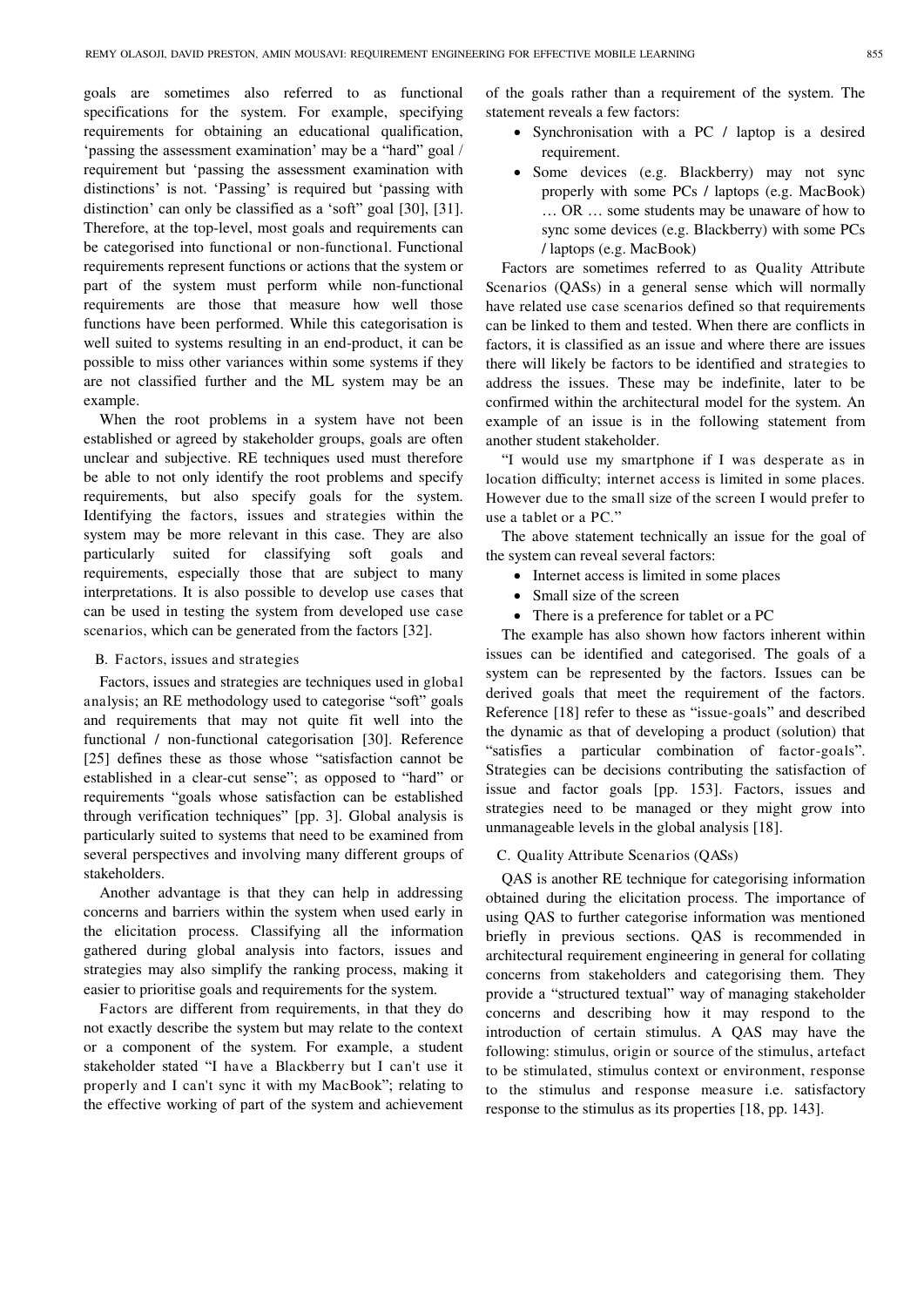For example, consider the following scenario in an ML system:

"In a BYOD (Bring Your Own Device) scheme in a university, a student requests support for a new type of device after staff training for known systems have been completed. An IT service support personnel was able to figure out how to resolv*e the student's problem without any*  need for likely costly support required from the device manufacturer nor was there any significant delay in supporting the student. The staff documented the process and trained other staff colleagues to support similar devices within one week."

The above example can be categorised into QAS parts as follows:

**Stimulus:** Support request for a new type of device.

**Stimulus source:** A student.

**Artefact:** The system and the IT service department.

**Environment / context:** After staff training for known systems has been completed.

**Response:** An IT service support personnel was able to figure out how to resolve the student's problem.

**Response measure:** No likely costly support was required from the device manufacturer nor was there any significant delay in supporting the student. The process was also replicable as part of operational strategies in the department within one week.

Not only has a QAS been defined for this scenario, it is also possible to now derive a requirement for the system, based on the QAS process:

- zero device manufacturer support
- no extra delay
- process re-engineering within one week

The following may also be inferred through the QAS process which could form part of the requirement specification:

- Since there is no device manufacturer support, there must be a limit to the types of devices that can be supported. If there is device manufacturer support in place, potentially any type of device may be supported.
- Delay in supporting the student's device may create a negative impression about the department's effectiveness.
- Process re-engineering will require a member of staff with adequate expertise to document the process and train other colleagues to carry on the process in future.
- The staff with the expertise is already a member of the university and part of the system i.e. a stakeholder within the system.

In considering the use of QAS, [18] cautions that it is important to remember there will likely be changes to stakeholders' priorities and to ensure use case scenarios are defined in addition to QAS.

D. Use case analysis and scenarios

Use case analysis is a process modelling technique used to analyse processes so that the relationship of the process within the system to external systems or components can be evaluated and understood fully. Like a QAS, use cases have several parts as follows [18]:

- Actors / users, interacting with the use case.
- Events depicted in the system causing the use case to occur.
- Pre-conditions that must be true for the use case to occur.
- Post-conditions that must be true after the use case has completed successfully.
- Activities within the use case.
- Included use cases for other processes, if any.
- Extended use cases for processes that may take place (optionally) while the use case is occurring.

Use cases are sometimes better defined using scenarios. An activity diagram can also be used to define all possible scenarios within use cases. In a QAS, scenarios involved may include those occurring during normal operations, system-as-objects i.e. passive objects and growth – dealing with changes and exploratory, as well as those dealing with scenarios that are unlikely to occur.

## E. Using goal-oriented modeling techniques

Goal-oriented modelling is a useful technique for refining the goals of the business which can be associated with the requirements and needs of a system. They are particularly useful for revealing the relationship between the business goals of the system and functional as well as non-functional requirements of the system.

Review of literature has revealed that one of the problems for the sustenance of ML is the difficulty in quantifying precise benefits when used within a learning process. Defining requirements for the system from business or strategic goals of the learning establishment could be a useful way of establishing relevance to strategic decisions and processes. Goal modelling are often used with Quality Assessment Methods (QAMs), which is a measure of how the defined goals meet the desired quality expected of the system. QAMs can be used as checklist for guiding against the omission of important non-functional requirements. The goal modelling technique presented in this paper illustrates how requirements can be inferred from business goals and strategies.

There are many approaches to goal-oriented modelling, including KAOS, mentioned earlier in this paper, and Non-Functional Requirements (NFR) framework [23] citing [24], [33]. Reference [19] stated that KAOS is "the most formal application of the goal-oriented approach to deriving requirements for computer-based systems" [pp. 15].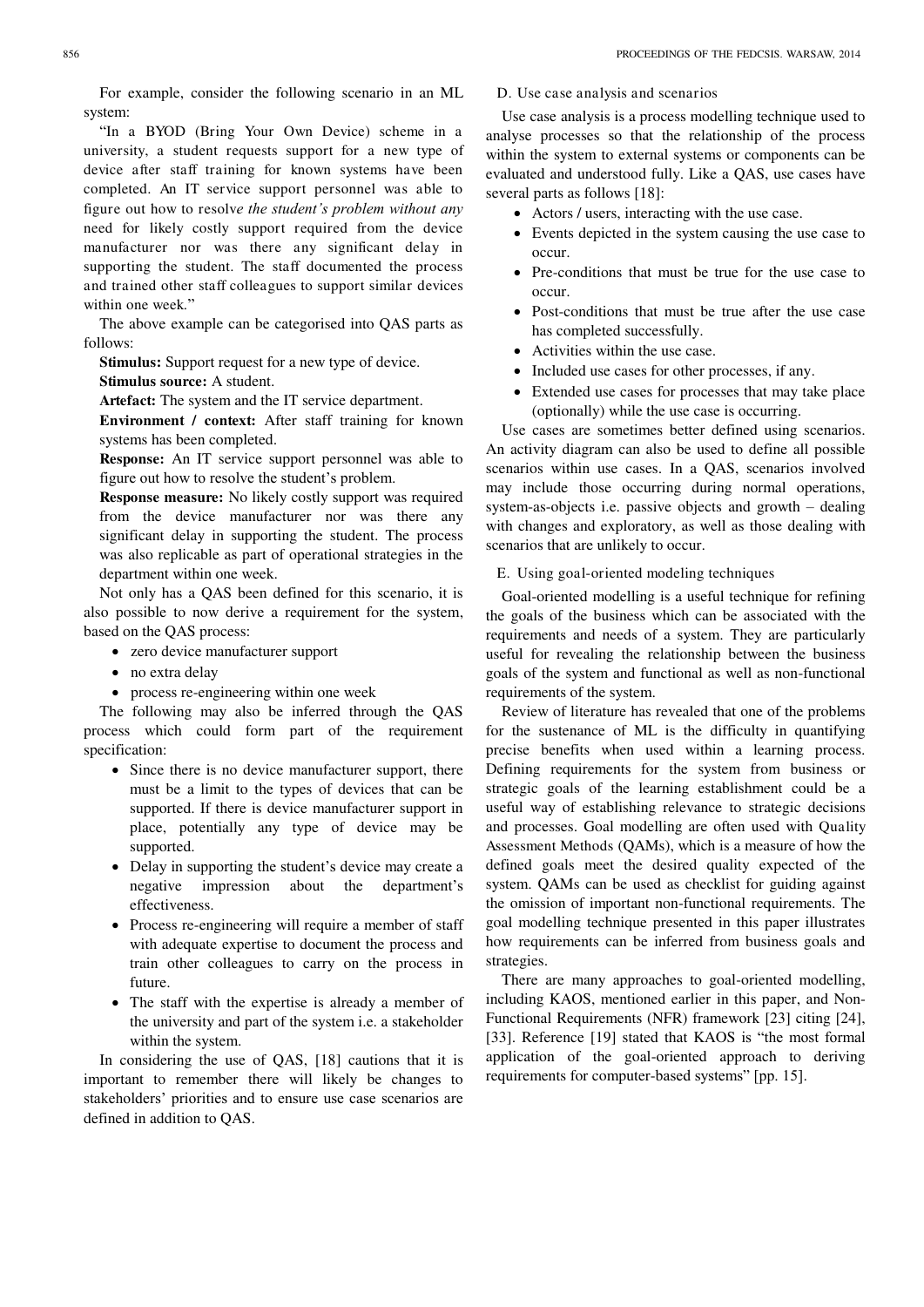## V.DERIVING REQUIREMENTS FOR MOBILE LEARNING (ML) FROM GOALS: A CASE STUDY

There could be a disparity in what an organisation define as business goals and what is actually offered in practice. This can sometimes be very costly, leading to losses in revenue and / or goodwill branding as well as inefficiencies. Defining and implementing Quality Attribute Requirements (QARs) may guide against this or minimise the likelihood of devastating differences. Another way may be to develop requirements from the business goals of the organisation [19]. Extracts from the policies and strategies proposed in a white paper by a UK HEI will be used in this section to illustrate this. The HEI is located in London, with campuses in the East. Relevant policies in a strategy document include the following [34]:

- We will ensure that our campuses are an identifiably academic environment with innovative provision for digital mobile learning and spaces for both collaborative and reflective study.
- We will be recognised as a leading university for employability and enterprise, routinely exceeding benchmarks and providing transformational opportunities.
- In all of these areas we will seek to be at the forefront of removing barriers to progression to further study for first-generation undergraduates, supporting access to employment and postgraduate qualifications. In this way, and others, we will facilitate greater UEL student competitiveness in employment markets and subsequently through CPD for promotion and career enrichment.
- In developing a more flexible offer for a more distributed, more mobile and more time-conscious market, we will enhance our distance learning capacity, partnerships and support mechanisms.
- We do not intend to invest significant amounts of capital in these ventures, but will explore a range of collaborative models in partnership with established and new high-quality providers.
- Over the period of this Strategy, when core, full-time undergraduate numbers are likely to remain restricted, there is a greater need than ever for us to deliver our programmes at times and in places which suit the learner. Both teaching and support need to be flexible so that students can access them appropriately.

From the list above, we can identify the following goals:

- Provision for digital mobile learning and spaces for both collaborative and reflective study.
- Provision of transformational opportunities.
- Removal of barriers to progression & facilitation of competitiveness in employment.
- Development of more flexible offer for a more distributed, mobile & and time-conscious market.
- Exploration of a range of collaborative / high-quality partnerships.
- Delivery of programmes at times and in places which suit the learner.

In deriving requirements from goals, [19] suggests a successive decomposition of the goals at the high level. The author suggests using adapted notations to decompose each goal into sub-goals where either all or at least one of the subgoals will need to be realised for the high-level goal to be satisfied. When all sub-goals must be satisfied, this may be indicated with an arc across the directional arrows. Some goal components may also become sub-goals / requirements for the system. This resulting model is sometimes referred to as goal hierarchy or goal lattice [19]. An illustration can be seen in Fig. 1.

There are several taxonomies in use for defining QARs including ISO 9126 containing 22 quality attributes, including for example the use of ambiguous terminology in definitions [18].



Fig. 1: Goal decomposition from business strategies

Some of the above statements / goals may fall into the category of those needing more clarity and less ambiguity which can be achieved by defining OARs. [18] suggests an integrated approach to defining QAR i.e. defining QAR from an integrated requirements model involving all the functional requirements and architecture of the organisation's operational system. For this, the authors recommend the use of an integrated artefact model (see Fig. 2) as well as goal models to show the artefacts within the system as well as the relationships linking the functional and architectural requirements.

A. Integrated artefact model for ML

Having derived requirements from the goals of the HEI (listed above) using goal-oriented modelling approach (see Fig. 1), an integrated artefact model architecture can also be created to show the relationship between the objects within the system and the attributes, as shown in Fig. 2. Defining the relationships between each of the artefacts within the system will make it possible to define QARs for the system. Relationship of the objects within the system to factors,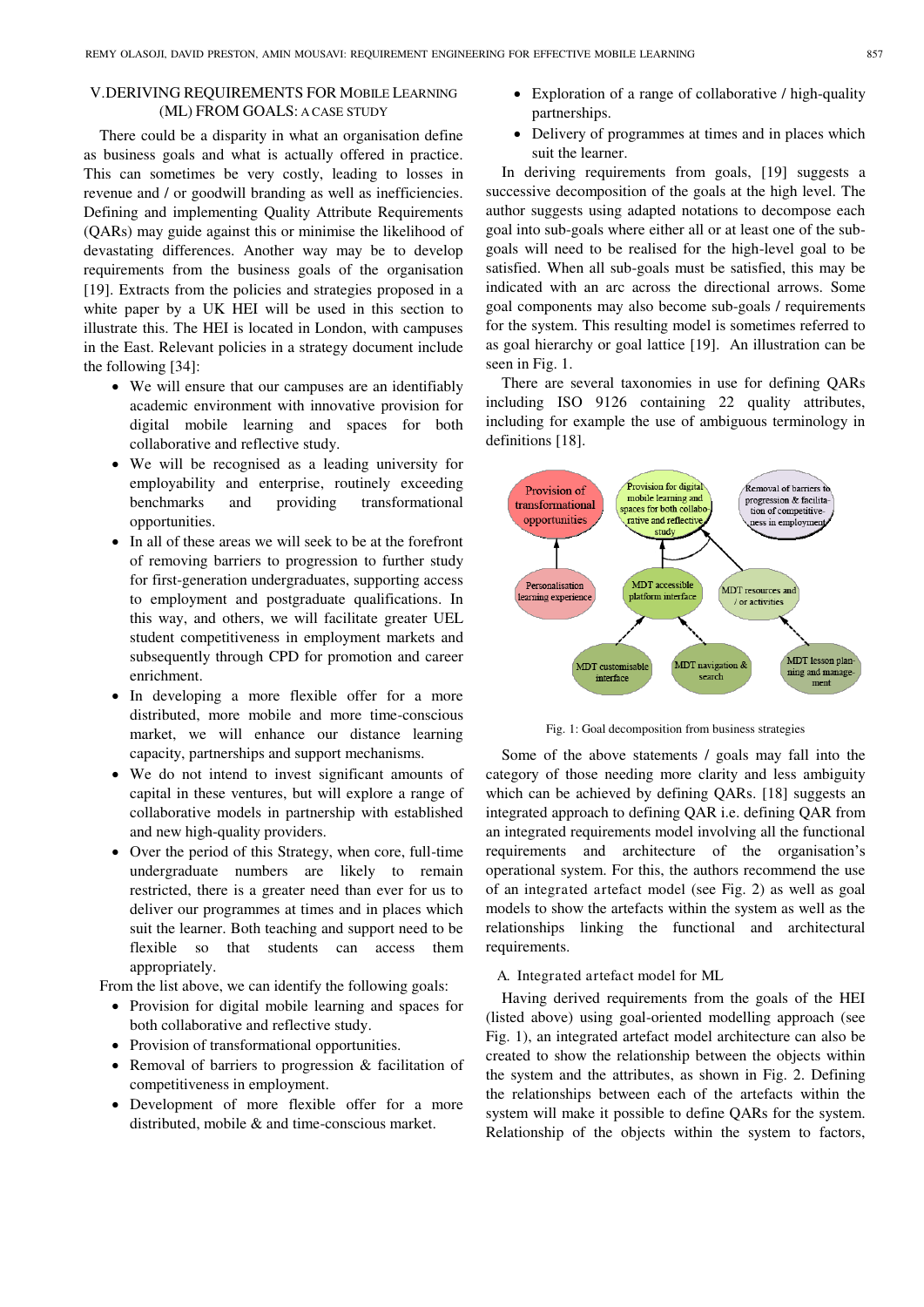issues, strategies and also the placement of test cases are included; as well as how QARs may be applied to use cases, scenarios and functional requirements. An integrated artefact model architecture will also allow for "trace relationships" which are sometimes overlooked to be clearly defined and established (4).

Artefact models are particularly useful for aligning project goals within the broader goal(s) of an organisation. Symbolic notations are often used in some artefact modelling to illustrate relationships between the objects. Some may be defined using predicate logic language involving the use of symbols, quantifiers and logical operators. For example, the predicate equal(A, B) indicate  $A = B$ ; plus(A, B) indicate A should be added to B and so on [35]. Using techniques such as predicate logic language notation for artefact modelling can however render the model too complex for those without expert knowledge on the subject [16].

Integrated artefact modelling can be simplified by using standardised object relationship notations commonly used in computer system modelling to reveal how the components of a system may be dependent on each other, guiding requirement specification for the system [18]. To illustrate, an integrated artefact model architecture showing how components within the problem statement for mobile learning is shown in Fig. 2. The model shows when QAWs, QASs and test cases may be required for the system. It also reveals when QAR may be needed to guide against extreme differences in opinion among stakeholders. Use cases will need to be established for testing how well the requirements achieve defined goals as well as the functional / nonfunctional specifications.

## VI. CONCLUSION

In this paper, the use of RE is proposed to explore relationships between MDT and education. Work presented in this paper is part of an ongoing study involving the application of RE techniques in an HE setting, and this work is yet to be completed. Therefore, a full picture of the requirements and goals for the system are yet to be established. The paper has however shown how RE techniques can be of some considerable benefits when used in systems such as ML, in spite of the very challenging prospect of usage within the complex contexts characteristic of ML systems.

A peripheral question in the wider context not addressed in this paper is how a co-evolution relationship between MDT and education may impact these requirements and goals. Arguably, early promises of a technology are often overshadowed by the "hype" accompanying technological adoption in learning establishments. Some technological systems are eventually found to be either badly managed, unfit for purpose and / or mal-aligned with the broader learning and teaching strategies of the organisation; as noted by Gartner, describing this phenomenon as typical Hype Cycle behaviour. Hype Cycle is the graphical representation of the phases of technological adoption and integration into the marketplace. Early adoption often follows rapidly after a trigger period and Research & Development (R&D. This phase is characterised by scores "inflated expectations" and sometimes ill-judged experimentations. The process continues through periods of disillusionment, enlightenment and productivity in a graphical maturity curve. A likely phase at any time could of course be obsolescence, if the technological system implementation is impracticable or unfit for purpose [36].



Fig. 2: Integrated artefacts model architecture for Mobile Learning (ML) Modified from source [18, pp. 130]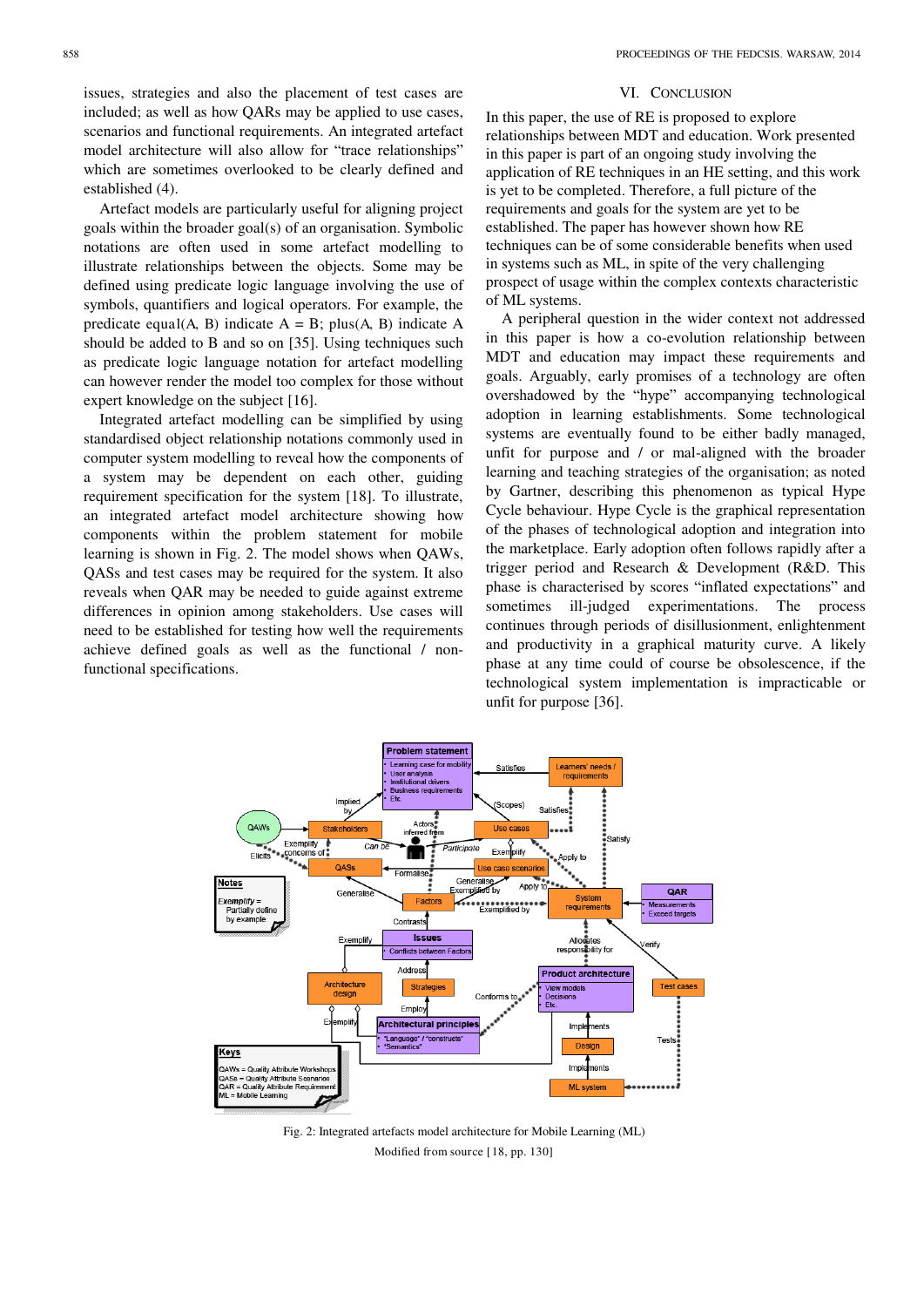Apart from educating a subset of its citizens, two other important functions of HEIs within a nation are "research and innovation", as noted by Professor Paul O'Prey (Vice-Chancellor, University of Roehampton and Chair, Universities UK Longer Term Strategy Network), writing a preface for the 2011/12 UK Higher Education Statistics Agency (HESA) report [37, pp. 2]. It may be a generalised view to state some have found injecting innovation into HE practices including those relating to technological adoption almost impossible. Regardless, and to move the agenda for ML forward, a likely area of further study may be to what extent (if any) HEIs are able to influence products emerging from the R&D phase of technological development and manufacture. Are there any attempts to determine the needs and requirements for learning and advancements and to what extent are these driving the direction and marketisation of advancements? Also related to this track is how quickly and effectively members of educational community innovate and review its learning and teaching strategies / practices to ensure educational technologies such as MDTs are fully integrated; progressing seamless and rapidly towards the productivity phase of the Hype Cycle soon after adoption. Ensuring this occurs will not only save time and effort, but prevent wastage, redundancies and / or inertia that is fast becoming commonplace in many technological adoptions, including MDTs, in learning and teaching.

#### **REFERENCES**

- [1] J. Fidock and J. Carroll, "Why do users employ the same system in so many different ways?" IEEE Computer Society, pp. 32-39, 2011.
- [2] K. Reilly, "Designing research for the emerging field of open development," Information Technologies & International Development, vol. 7(1), pp. 47-60, 2011.
- [3] M. Nussbaum and C. Infante, "Guidelines for educational software design that considers the interests and needs of teachers and students," IEEE 13th International Conference on Advanced Learning Technologies, pp. 243-247, 2013.
- [4] E. Ackerman, "The Bring-Your-Own-Device dilemma: employees and businesses seek to balance privacy and security," IEEE Spectrum, vol. 50(8), pp. 22, Aug 2013.
- [5] D. Jaramillo, N. Katz, B. Bodin, W. Tworek, R. Smart, T. Cook, "Cooperative solutions for Bring Your Own Device (BYOD)," IBM Journal of Research & Development, vol. 57(6), pp. 5:1-5:11, Nov/Dec 2013.
- [6] R. G. Lennon, "Changing user attitudes to security in Bring Your Own Device (BYOD) & the cloud," Tier 2 Federation Grid, Cloud & High Performance Computing Science (RO-LCG), 2012 5th Romania, pp. 49-52, 2012.
- [7] Department for Work & Pensions (DWP), Digital strategies, pp. 1-32, Dec 2012.
- [8] The Cloud, UK leading network infrastructure company JANET partners with The Cloud, [online] Available: http://www.thecloud.net/wifi/news/uk-leading-network-infrastructurecompany-janet-partners-with-the-cloud/. [Last accessed: 26 March 2014], 2013.
- [9] N. Hopkins, A Sylvester, M. Tate, "Motivations for BYOD: an investigation of the contents of a 21st century school bag," 21st European Conference on Information Systems, pp. 1-12, 2013.
- [10] D. Frohberg, C. Göth, G. Schwabe, "Mobile Learning projects a critical analysis of the state of the art," Journal of Computer Assisted Learning, Blackwell Publishing Ltd, vol. 25, pp. 307-331, 2009.
- [11] H. Peng, Y. Su, C. Chou, C. Tsai, "Ubiquitous knowledge construction: mobile learning re-defined and a conceptual

framework," Innovations in Education and Teaching International, Routledge Taylor & Francis Group, vol. 46(2), pp. 171-183, 2009.

- [12] S. Easterbrook, "What is requirements engineering? (Manuscript in preparation)," [online] Available: http://www.cs.toronto.edu/~sme/papers/2004/FoRE-chapter01-v7.pdf. [Last accessed: 28 February 2014], 2004.
- [13] S. Easterbrook and B. Nuseibeh, "Requirements engineering: a roadmap," ICSE 2000 Conference on The Future of Software Engineering, 35-46, 2000.
- [14] K. Pohl, "Requirements engineering: fundamentals, principles and techniques," Springer-Verlag Berlin Heidelberg, 2010.
- [15] J. K. Ang, S. B. Leong, C. F. Lee, U. K. Yusof , "Requirement engineering techniques in developing expert systems", IEEE Symposium on Computers & Informatics, pp. 640-645, 2011.
- [16] A. Ullah and R. Lai, "Modelling business goal for business/IT alignment using requirement engineering," Journal of Computer Information Systems, vol. 7(1), pp. 21-28, 2011.
- [17] N. H. Zakaria, A.Haron, S.Sahibuddin, M. Harun, "Requirement engineering critical issues in public sector software project success factor," International Journal of Information and Electronics Engineering, vol. 1(3), pp. 200-209, 2011.
- [18] B. Berenbach, D. J. Paulish, J. Kazmeier, A. Rudorfer, Software & systems requirements engineering: in practice, McGraw Hill, 2009, pp. 48-153.
- [19] S. Green, "Goal-oriented approaches to requirements engineering," Requirements Engineering, University of the West of England, pp. 1- 39, n.d.
- [20] The Express, Mobiles face ban in schools, [online] Available: http://www.express.co.uk/news/uk/319250/Mobiles-face-ban-inschools, [Last accessed: 26 March 2014], 2012.
- [21] Oracle Communications, Opportunity Calling: The Future of Mobile Communications – Take Two, Oracle Communications, [online] Available: http://www.oracle.com/us/industries/communications/oraclecommunications-future-mobile-521589.pdf. [Last accessed: 6 March 2013], 2011.
- [22] Jones & Bartlett Learning, "Quantitative versus qualitative research, or both?" [online] Available: http://samples.jbpub.com/9780763780586/80586\_CH03\_Keele.pdf. [Last accessed: 28 February 2014], n.d.
- [23] A. MacDiarmid and P. Lindsay, "Can system of systems be given self-x requirement engineering capabilities?" Systems Engineering and Test and Evaluation Conference 2010 (SETE 2010), Systems Engineering Society of Australia, 1-15, 2010.
- [24] J. Mylopoulos and L. Chung, et al, "From object-oriented to goaloriented requirements analysis", Communications of the ACM, 42(1), pp. 31-37, 1999.
- [25] A. Van Lamsweerde, "Goal-oriented requirements engineering: a guided tour," *RE'01, 5th IEEE International Symposium on*  Requirements Engineering, Toronto, pp. 249-263, Aug 2001.
- [26] A. G. Sutcliffe, "Requirements engineering," in Soegaard, Mads and Dam, Rikke Friis (eds.), "The Encyclopedia of Human-Computer Interaction, 2nd Ed.," Aarhus, Denmark: The Interaction Design Foundation. [online] Available: at http://www.interactiondesign.org/encyclopedia/requirements\_engineering.html. [Last accessed: 28 February 2014], 2013.
- [27] S. Kausar, S. Tariq, S. Riaz, A. Khanum, "Guidelines for the selection of elicitation techniques," 6th International Conference on Emerging Technologies (ICET), pp. 265-269, 2010.
- [28] A. Batool, Y. H. Motla, B. Hamid, S. Asghar, M. Riaz, M. Muktar, M. Ahmed, "Comparative study of traditional requirement engineering and agile requirement engineering," Advanced Communication Technology (ICACT) 15th International Conference, pp. 1006-1014, 2013.
- [29] S. Liaskos, S. A. McIlraith, S. Sohrabi, J. Mylopoulos, "Guidelines for the selection of elicitation techniques," 18th IEEE International Requirements Engineering Conference, pp. 135-144, 2010.
- [30] P. Donzelli and P. Bresciani, "Goal-oriented requirements engineering: a case study in e-government," Springer-Verlag Berlin Heidelberg, pp. 601-616, 2003.
- [31] E. Kavakli and P. Loucopoulos, "Goal modelling in requirements engineering: analysis and critique of current methods," Information